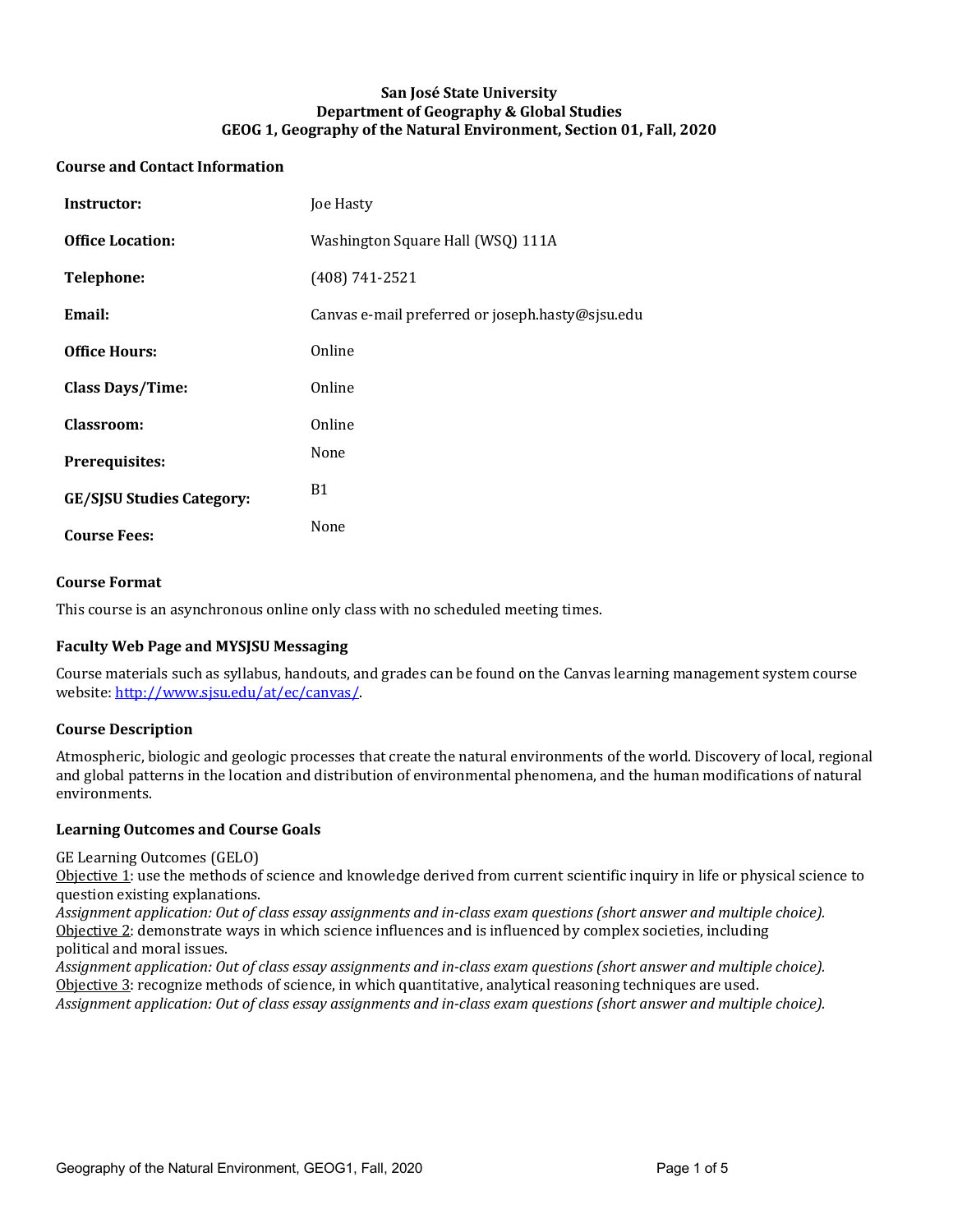#### **Required Texts/Readings**

**Title: McKnight's Physical Geography: A Landscape Appreciation Author: Darrel Hess ISBN-13: 978-0134195421 Edition: 12th Copyright: 2017**

#### **Subscription to MyLab and Mastering Online: Embedded in Canvas**

#### **Course Requirements and Assignments**

SJSU classes are designed such that in order to be successful, it is expected that students will spend a minimum of forty-five hours for each unit of credit (normally three hours per unit per week), including preparing for class, participating in course activities, completing assignments, and so on. More details about student workload can be found in University Policy S12-3 at http://www.sjsu.edu/senate/docs/S12-3.pdf.

## **Grading Policy**

| <b>Total Graded Points</b>   | <b>1000 Points</b> |
|------------------------------|--------------------|
| <b>Total Possible Points</b> | 1050 points        |
| Final Exam                   | 150 points         |
| Midterm #2                   | 150 points         |
| Midterm #1                   | 150 points         |
| <b>Discussions</b>           | 150 points         |
| Map Assignments (15)         | 75 points          |
| Unit Assignments (15)        | 225 points         |
| Quizzes (15)                 | 150 points         |
|                              |                    |

| Percentage       | <b>Total Points</b> | <b>Letter Grade</b> |
|------------------|---------------------|---------------------|
| $100\% +$        | 1000-1050           | $A+$                |
| 95-100%          | 950-1000            | A                   |
| 90-94%           | 900-949             | $A -$               |
| 87-89 %          | 870-899             | $B+$                |
| 83-86%           | 830-869             | в                   |
| 80-82%           | 800-829             | $B -$               |
| $77 - 79\%$      | 770-799             | $C+$                |
| 73-76%           | 730-769             | C                   |
| 70-72%           | 700-729             | $C-$                |
| 65-69%           | 650-699             | $D+$                |
| 60-64%           | 600-649             | D                   |
| Less than $60\%$ | Less than 600       | F                   |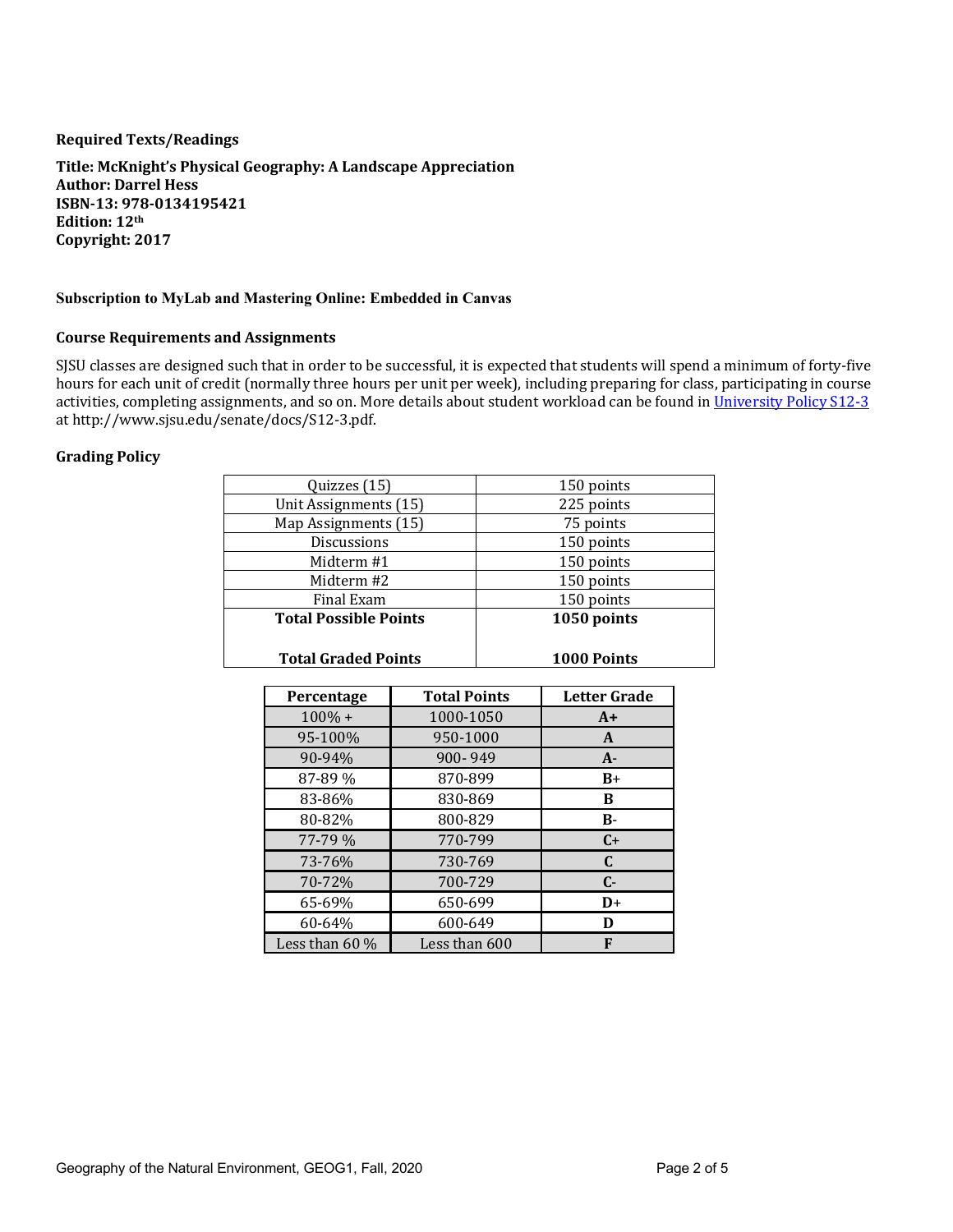**Websites:** This course is integrated with the Canvas learning environment and MyLab and Mastering website. These passworddriven websites allow student access to course material. The subscription to MyLab and Mastering is required and will be an additional cost. Use the link on the coursed home page in Canvas to set up the MyLab and Mastering account.

**Course Structure:** The course is organized into 3 **SECTIONS**, each composed of 5 **Modules (15 total).** Each module extends over one semester week (shorter for Winter, Summer, or late start sessions) and contains four graded components: a discussion, a quiz, a map assignment, and a unit assignment. Each section extends over 5 semester weeks (shorter for Winter, Summer, or late start sessions) and will be accompanied by an exam. **Please note that modules do not correlate with chapters in the text**. The required readings for each unit will be posted on the reading schedule.

**Quizzes:** There will be 15 quizzes, one for each module. These will be open note and open textbook (not open websites). The quiz may be taken anytime during the allotted time window. Once the quiz is started, you will only have 15 minutes to finish. The questions and time constraints are designed to encourage retention of course material. You will not have enough time to look up each answer in the text or notes. Quizzes can be submitted late for  $1/2$  credit. These will be conducting in MyLab and Mastering.

**Unit Assignments:** There will be 15 assignments, one for each module. They are worth 15 points each (225 points total). They will consist of a variety of online computer work, including Google Earth, dynamic animation, map, and video assignments. Late work will be accepted for  $1/2$  credit. These will be conducting in MyLab and Mastering.

**Map Assignments:** There will be 15 map assignments, one for each unit. They are worth 5 points each (75 points total). They will consist of properly locating geographic locations in various world regions. Late work will be accepted for  $1/2$ credit. These will be conducting in MyLab and Mastering.

**Midterm Exams:** There will be two midterm exams. Each will be worth 15% of your final grade. They will come in two parts. The format of the first part will be will include 50 multiple choice questions and you will have 60 minutes. The format of the second part will include 5 short answer questions and you will have 30 minutes. These will be open note and open textbook. Both parts of the exam must be taken during the established time slot, but they do not have to be taken one right after the other. Check the Calendar for these times. The questions and time constraints are designed to encourage retention of course material. You will not have enough time to look up each answer in the text or notes. Make ups may be given at the instructor's approval. These will be conducting in MyLab and Mastering. These will be conducting in MyLab and Mastering.

**Final Exam:** The final exam will follow the same format as the midterm exams and **will not be cumulative**. It will only cover the last section. There are no make-ups. These will be conducting in MyLab and Mastering. This will be conducting in MyLab and Mastering.

**Discussion Topics (Attendance):** Attendance is not graded, but participation on the discussion board accounts for a substantial portion of your grade. There will be 15 discussion topics, one for each module. You are expected to make original, productive comments on each discussion topic. For full credit, you must respond to the original topic AND respond to at least one peer comment. These will be conducting on the Canvas website.

**Extra Credit:** There is no extra credit available in this course. However, please note that there are 1050 points assigned, but the course is graded on a scale of 1000. There are 50 extra points built into the course and are considered the extra credit opportunity, where it is possible to raise the overall grade.

**Academic Honesty:** It is expected that students take extensive notes from their reading and may use these notes for all quizzes and exams. However, it is not allowed to look up answers from the Internet. We do not use proctoring software because it creates an atmosphere of distrust from the beginning of the course. Instead, we rely on a system of trust and academic integrity. However, any violations of this, including plagiarism, will be punished to the fullest possible extent. **PLEASE DO NOT CHEAT!** It places all parties involved in a horrible and uncomfortable position.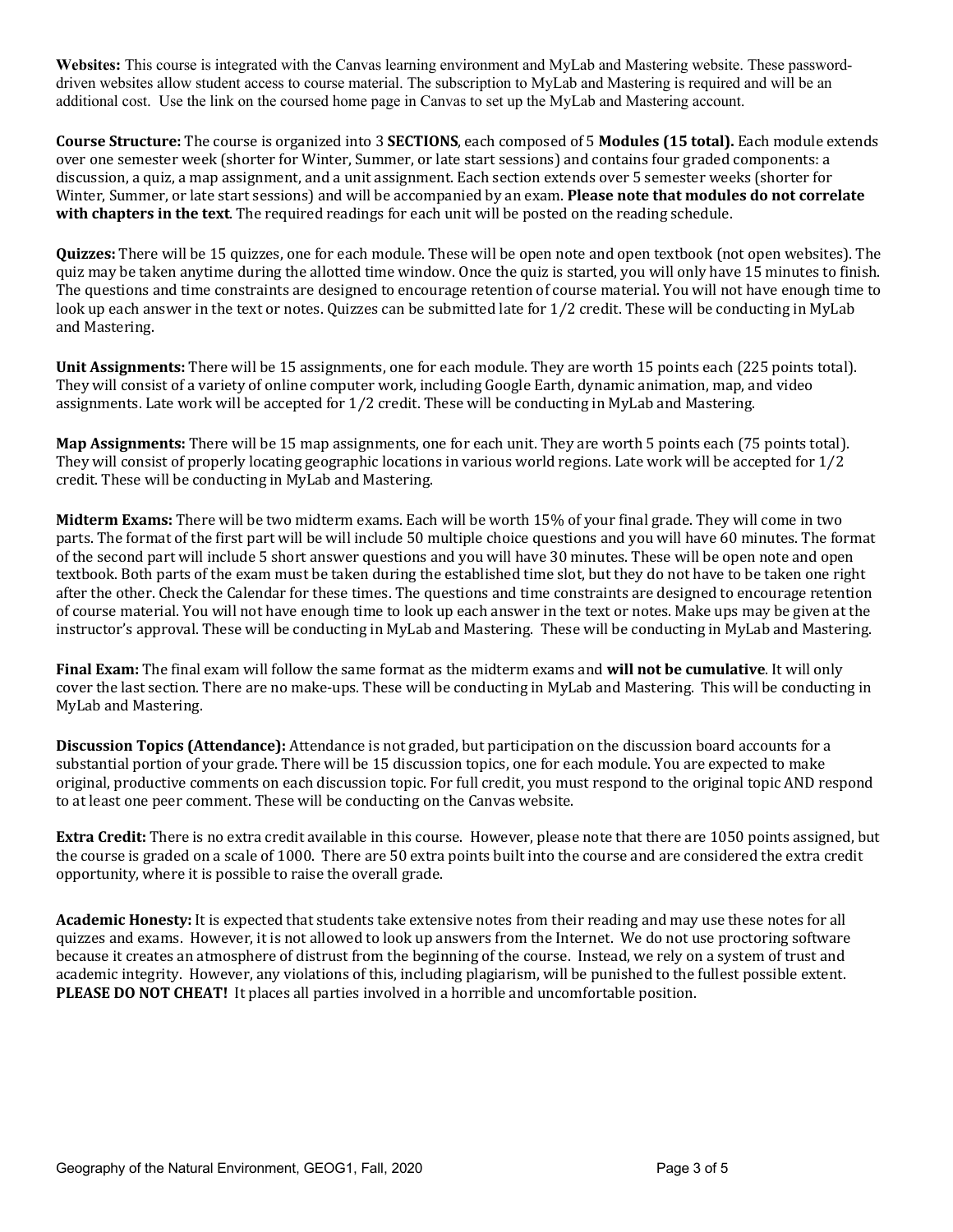## **University Policies**

Per University Policy S16-9, university-wide policy information relevant to all courses, such as academic integrity, accommodations, etc. will be available on Office of Graduate and Undergraduate Programs' Syllabus Information web page at http://www.sjsu.edu/gup/syllabusinfo/"

# GEOG 1 / Geography of the Physical Environment

#### Fall, 2020, Course Schedule

This schedule is subject to change with fair notice.

# **Course Schedule**

| Week<br>#    | <b>Dates</b>        | <b>Module, Topics and Readings</b>                                              |
|--------------|---------------------|---------------------------------------------------------------------------------|
| $\mathbf{1}$ | 8/19 to 8/30        | Module 1: Introduction to Geography - Reading: Hess, Chapter 1                  |
| 2            | $8/31$ to $9/6$     | Module 2: Portraying the Earth - Reading: Hess, Chapter 2                       |
| 3            | $9/7$ to $9/13$     | Module 3: Weather and Climate I - Reading: Hess, Chapter 3 and 4                |
| 4            | 9/14 to 9/20        | Module 4: Weather and Climate II - Reading: Hess, Chapter 5                     |
| 5            | 9/21 to 9/27        | Module 5: Weather and Climate III- Reading: Hess, Chapter 6 (Section 1<br>Exam) |
| 6            | 9/28 to 10/4        | Module 6: Weather and Climate IV- Reading: Hess, Chapter 7                      |
| 7            | $10/5$ to<br>10/11  | Module 7: Weather and Climate IV- Reading: Hess, Chapter 8                      |
| 8            | $10/12$ to<br>10/18 | Module 8: The Hydrosphere - Reading: Hess, Chapter 9                            |
| 9            | $10/19$ to<br>10/25 | Module 9: Intro to Landform Study - Reading: Hess, Chapter 13                   |
| 10           | $10/26$ to<br>11/1  | Module 10: The Internal Process - Reading: Hess, Chapter 14 (Section 2<br>Exam) |
| 11           | 11/2 to 11/8        | Module 11: Preliminaries to Erosion - Reading: Hess, Chapter 15                 |
| 12           | $11/9$ to<br>11/15  | Module 12: Fluvial Processes - Reading: Hess, Chapter 16                        |
| 13           | $11/16$ to<br>11/22 | Module 13: The Topography of Arid Lands - Reading, Hess, Chapter 18             |
| 14           | $11/23$ to<br>11/29 | Module 14: Glacial Modifications of Terrain - Reading: Hess, Chapter 19         |